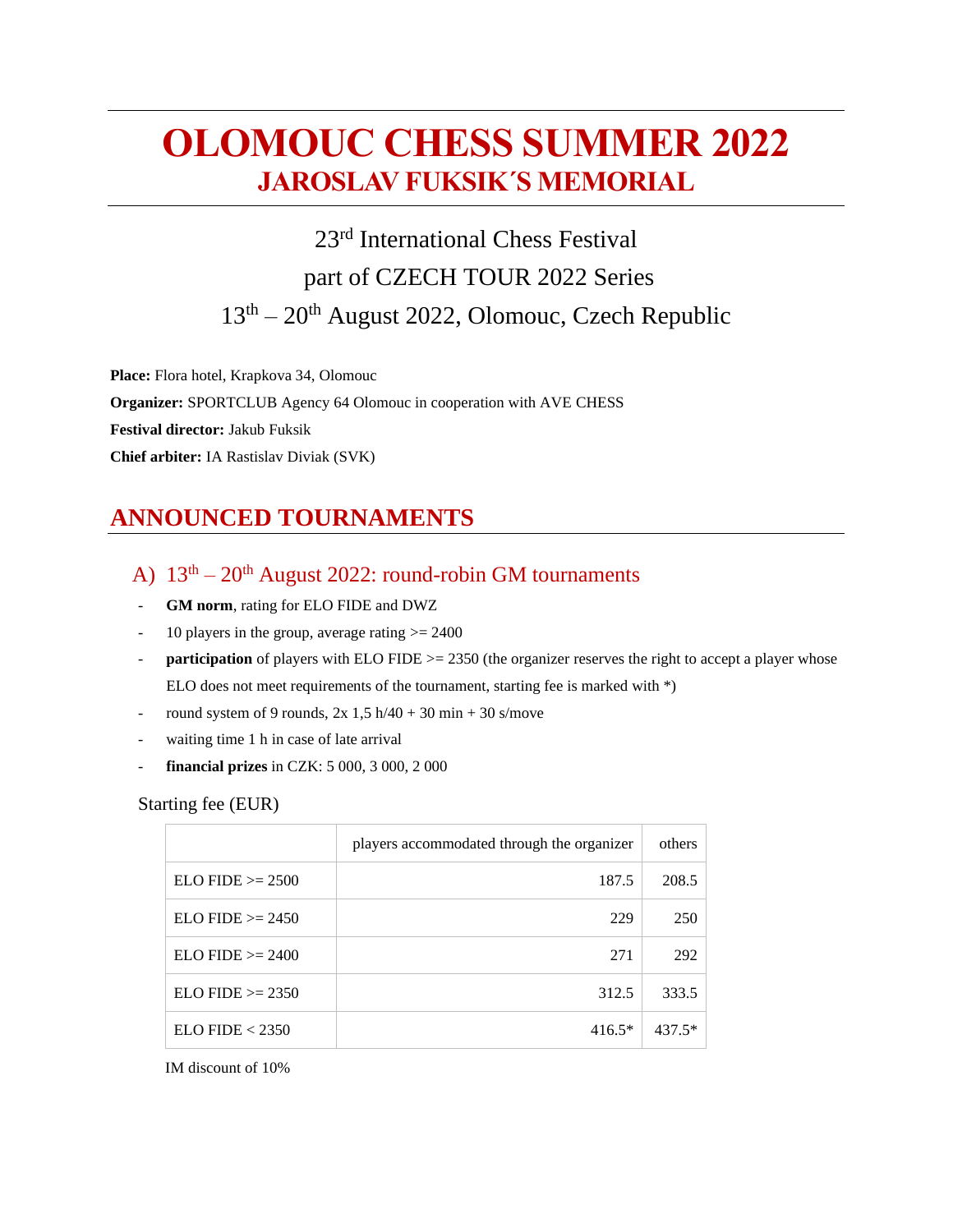### B)  $13<sup>th</sup> - 20<sup>th</sup>$  August 2022: round-robin IM tournaments

- IM norm, rating for ELO FIDE and DWZ
- 10 players in the group, average rating  $\ge$  2250
- **participation** of players with ELO FIDE  $>= 2200$  (the organizer reserves the right to accept a player whose ELO does not meet requirements of the tournament, starting fee is marked with \*)
- round system of 9 rounds,  $2x \cdot 1,5$  h/40 + 30 min + 30 s/move
- waiting time 1 h in case of late arrival
- **financial prizes** in CZK: 3 000, 2 000, 1 000

#### Starting fee (EUR)

|                        | players accommodated through the organizer | others   |
|------------------------|--------------------------------------------|----------|
| $ELO FIDE \ge 2350$    | 125                                        | 146      |
| $ELO FIDE \ge 2300$    | 146                                        | 167      |
| $ELO$ FIDE $\geq$ 2250 | 166.5                                      | 187.5    |
| $ELO FIDE \ge 2200$    | 208.5                                      | 229.5    |
| ELO FIDE < 2200        | 333.5*                                     | $354.5*$ |

FM, WFM and WIM discount of 10%

### C)  $13<sup>th</sup> - 20<sup>th</sup>$  August 2022: Olomouc Open

- rating tournament with rating for ELO FIDE and DWZ
- participation of players without age and performance limitations
- Swiss system of 9 rounds,  $2x \frac{1}{5} h/40 + 30 m in + 30 s/move$
- waiting time 1 h in case of late arrival

#### Starting fee (EUR)

|                     | players accommodated through the organizer | Others |
|---------------------|--------------------------------------------|--------|
| GM, IM, WGM and WIM | 0                                          |        |
| $ELO FIDE \ge 2200$ | 33.5                                       | 54.5   |
| $ELO FIDE \ge 2000$ | 41.5                                       | 62.5   |
| $ELO FIDE \ge 1800$ | 46                                         | 67     |
| $ELO FIDE \ge 1500$ | 50                                         |        |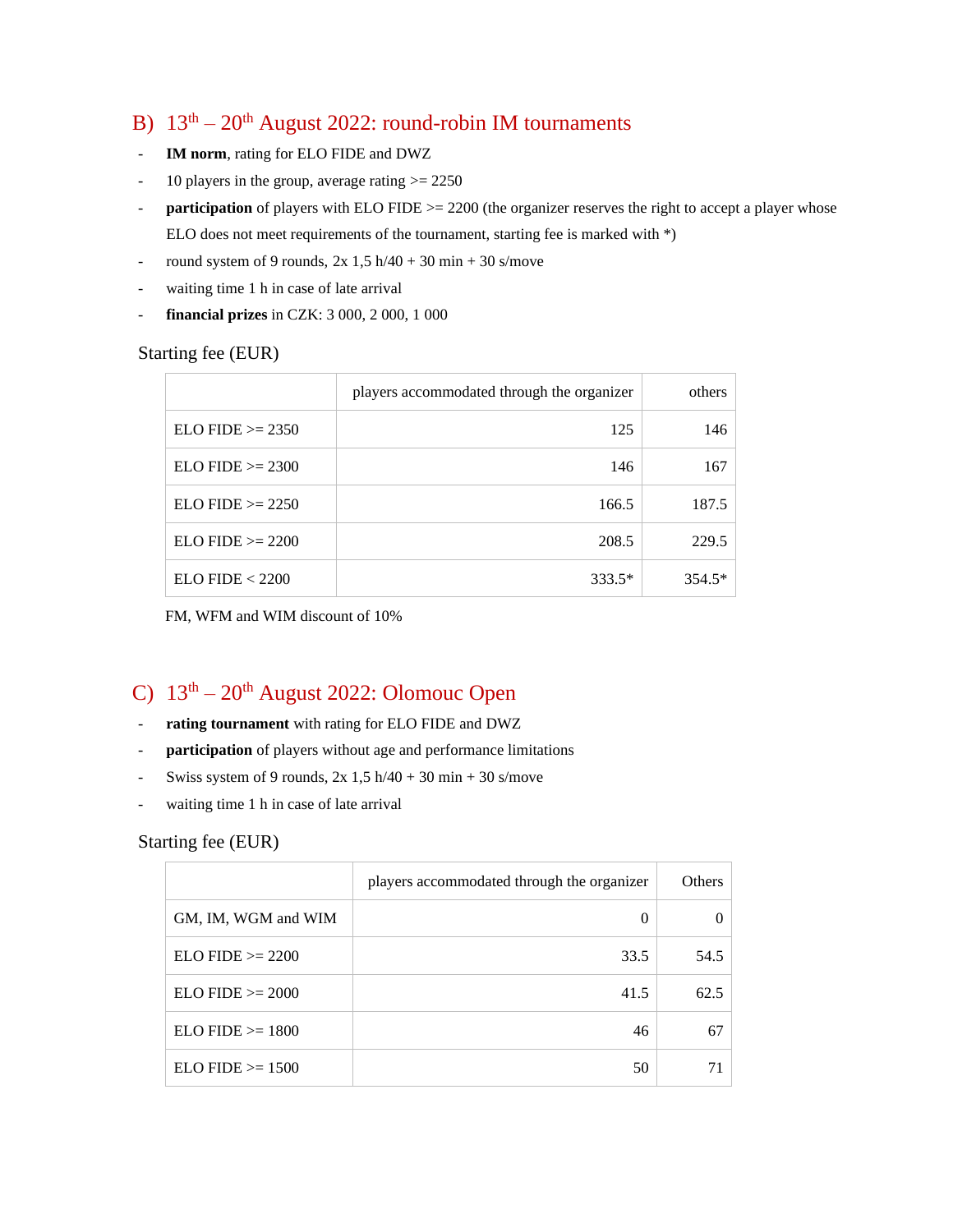| ELO FIDE < 1500      | 58.5 | 79.5 |
|----------------------|------|------|
| and without ELO FIDE |      |      |

- discounts on starting fee: 25 % for FM, youth players up to 18 years of age, players over 65 years of age and women
- **fees for rating of the tournament results for ELO in the amount of 2.5 EUR per player** charged according to the economic directive of the Chess Federation of the Czech Republic are **not included in the starting fee and will be paid by participants during the registration**. The organizer pays these fees for players with GM, IM, WGM and WIM titles
- players registered after 1<sup>st</sup> August 2022 pay extra 8.5 EUR

#### Financial prizes (CZK)

- 7 000, 5 000, 3 000, 2 000, 1 000, 1 000, 500, 500 (20 000 altogether)
- material prizes for other players

## D)  $13<sup>th</sup> - 20<sup>th</sup>$  August 2022: Open Championship of the Czech Republic of seniors  $50+$  and  $65+$

- **rating** for ELO FIDE and DWZ
- participation of players born in 1972 and older
- Swiss system of 9 rounds,  $2x \cdot 1,5 \cdot h/40 + 30 \cdot h/40 + 30 \cdot s/m$
- waiting time 1 h in case of late arrival

#### Starting fee (EUR)

| players accommodated through the organizer | <b>Others</b> |
|--------------------------------------------|---------------|
| 41.5                                       |               |

- discounts on starting fee: 25 % for FM, players over 65 years of age and women
- **fees for rating of the tournament results for ELO in the amount of 2.5 EUR per player** charged according to the economic directive of the Chess Federation of the Czech Republic are **not included in the starting fee and will be paid by participants during the registration**.
- players registered after 1<sup>st</sup> August 2022 pay extra 8.5 EUR

#### Financial prizes (CZK)

- 3 000, 2 000 and 1 000, best players born in 1957 and older 700, 500 and 300, best woman 500 (8 000 altogether)
- material prizes for other players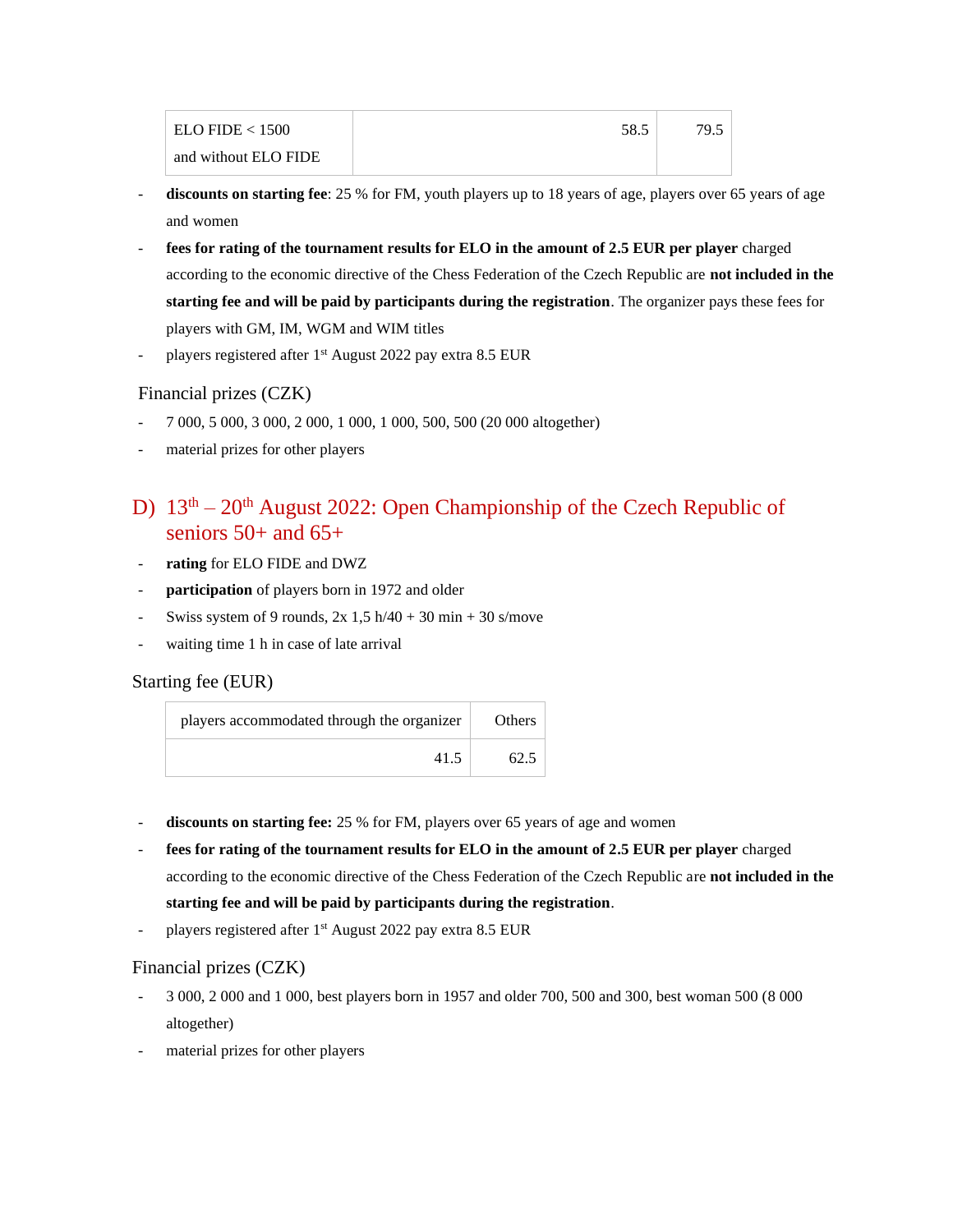### E) 16<sup>th</sup> August 2022: Open tournament in rapid chess

- participation of players without age and performance limitations
- Swiss system of 7 rounds,  $2 \times 10$  min + 5s / move
- **rating** for rapid ELO FIDE
- **starting fee**: youngsters up to 18 years of age, players over 65 and women 5 EUR, other players 6.5 EUR
- **fees for rating of the tournament results for ELO in the amount of 0.5 EUR per player** charged according to the economic directive of the Chess Federation of the Czech Republic **are not included in the starting fee and will be paid by participants during the registration**
- **financial prizes** in CZK: 1 500, 1 000, 500
- material prizes for other players
- **applications** for this tournament are not registered in advance and it is possible to register for it only on the day of launching of the tournament

### F) 18th August 2022: Open blitz tournament

- participation of players without age and performance limitations
- Swiss system of 11 rounds,  $2 \times 3$  min.  $+ 2s$ /move
- rating for blitz ELO FIDE
- **starting fee** 3.5 EUR
- **fees for rating of the tournament results for ELO in the amount of 0.5 EUR per player** charged according to the economic directive of the Chess Federation of the Czech Republic are **not included in the starting fee and will be paid by participants during the registration**
- **financial prizes** in CZK: 700, 500, 300
- material prizes for other players
- **applications** for this tournament are not registered in advance and it is possible to register for it only on the day of launching of the tournament

#### Criteria used for ranking and prizes distribution

- A, B tournaments: 1. number of points, 2. S.-B., 3. mutual game, 4. lot, prizes are divided equally among players with the same number of points
- C, E and F tournaments 1. number of points, 2. Buchholz Cut 1, 3. Buchholz, 4. Sonnenborn-Berger, 5. the greater number of games played with black
- D tournament 1. number of points, 2. mutual game, 3. Buchholz Cut 1, 4. Buchholz, 5. Sonnenborn-Berger, 6. the greater number of games played with black
- prizes in tournaments C and D are distributed according to Hort system among such number of players which corresponds to the number of advertised prizes; prizes in tournaments E and F are not divided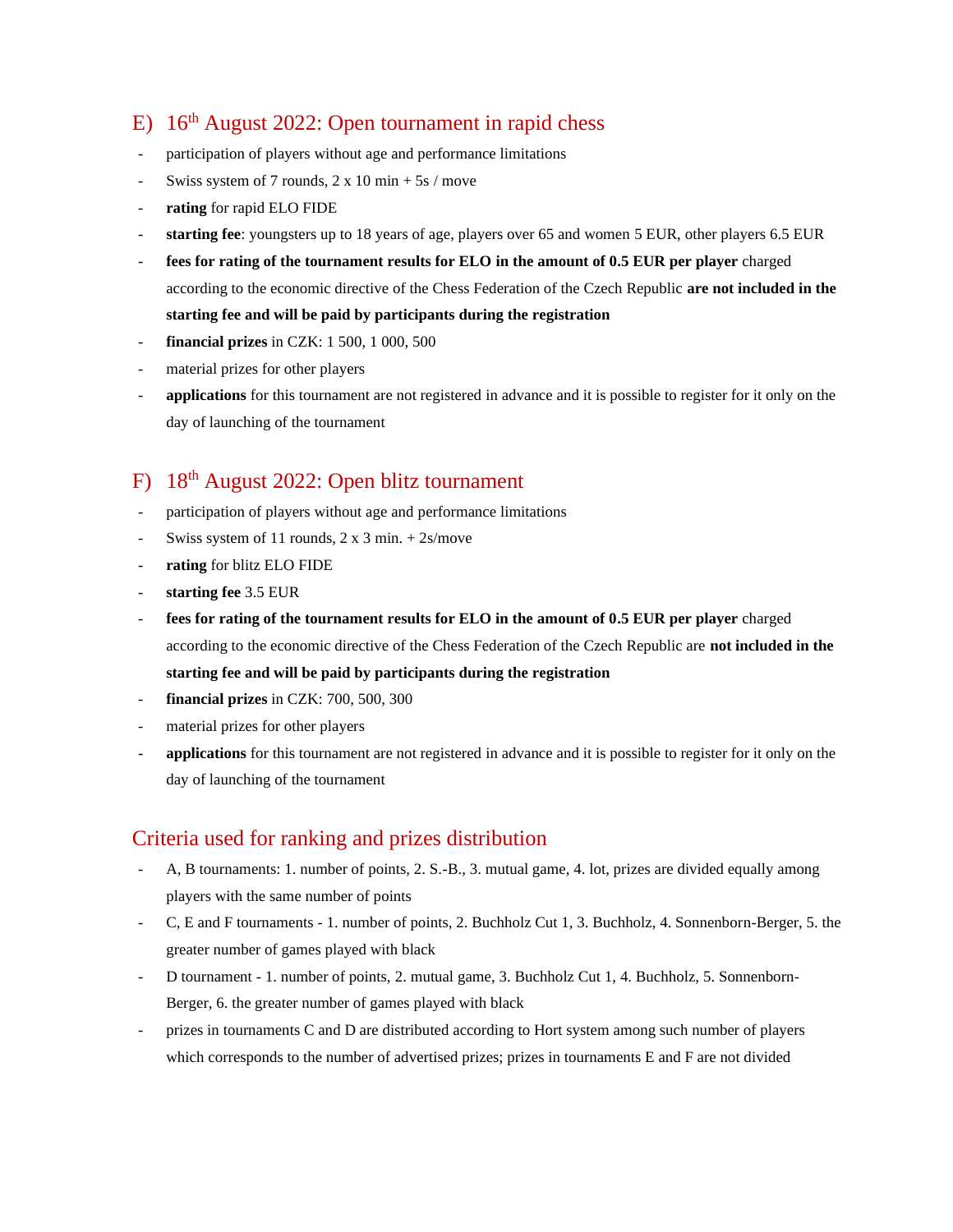# **ACCOMMODATION**

#### **Flora hotel \*\*\*\***

(the playing hall is situated in the hotel)

- single rooms SUPERIOR PLUS, price including breakfast 62.5 EUR/room and night
- double rooms SUPERIOR PLUS, price including breakfast 81.5 EUR/room and night
- single rooms COMFORT, price including breakfast 54 EUR/room and night
- double rooms COMFORT, price including breakfast 73 EUR/room and night

**Board-meals**: at the Flora hotel according to your choice

### **SCHEDULE**

| Fri 12/8 | 16.00-19.00     | Chess afternoon in the Horni square in Olomouc<br>Simultaneous games with GM |
|----------|-----------------|------------------------------------------------------------------------------|
|          | 17.00-21.00     | Registration A, B, C, D                                                      |
| Sat 13/8 | $10.00 - 14.30$ | Registration A, B, C, D                                                      |
|          | 15.00           | Drawing lots A, B                                                            |
|          | 16.00           | $1st$ round A, B, C, D                                                       |
| Sun 14/8 | 9.00            | $2nd$ round A, B, C, D                                                       |
|          | 16.00           | $3rd$ round A, B, C, D                                                       |
| Mon 15/8 | 16.00           | $4th$ round A, B, C, D                                                       |
| Tue 16/8 | $8.30 - 9.15$   | <b>Registration E</b>                                                        |
|          | $9.30 - 13.30$  | Tournament E                                                                 |
|          | 16.00           | $5th$ round A, B, C, D                                                       |
| Wed 17/8 | 16.00           | $6th$ round A, B, C, D                                                       |
| Thu 18/8 | $9.15 - 9.45$   | <b>Registration F</b>                                                        |
|          | $10.00 - 13.00$ | Tournament F                                                                 |
|          | 16.00           | $7th$ round A, B, C, D                                                       |
| Fri 19/8 | 16.00           | $8th$ round A, B, C, D                                                       |
| Sat 20/8 | 9.00            | $9th$ round A, B, C, D                                                       |